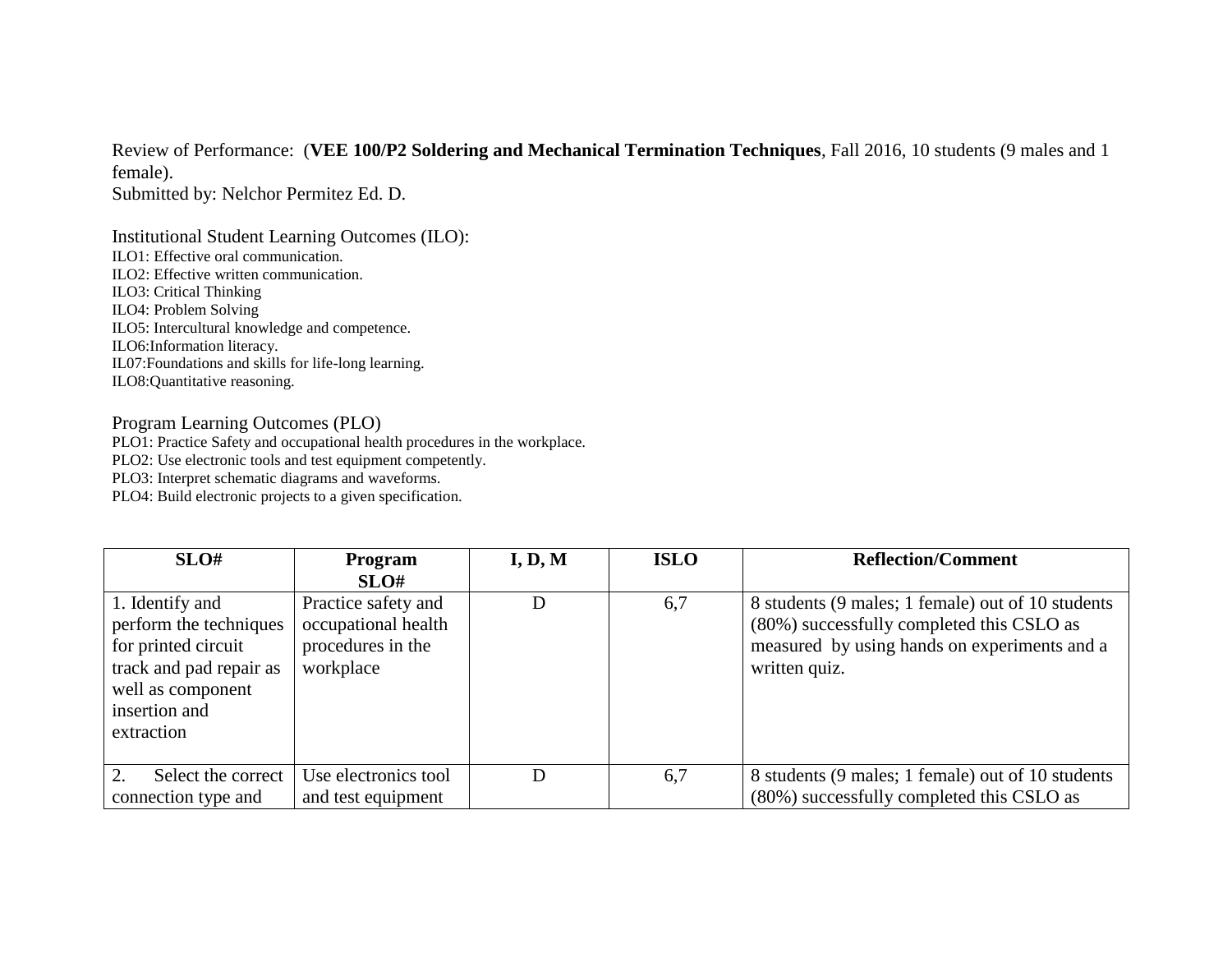| create reliable solder<br>joints using basic hand<br>soldering techniques                                        | competently                                               |   |     | measured by using hands on experiments and a<br>written quiz.                                                                                                   |
|------------------------------------------------------------------------------------------------------------------|-----------------------------------------------------------|---|-----|-----------------------------------------------------------------------------------------------------------------------------------------------------------------|
| 3. Demonstrate the<br>correct method of<br>terminating basic<br>connector.                                       | Use electronics tool<br>and test equipment<br>competently | M | 6,7 | 8 students (9 males; 1 female) out of 10 students<br>(80%) successfully completed this CSLO as<br>measured by using hands on experiments and a<br>written quiz. |
| $\overline{4}$ .<br>Describe<br>characteristics of and<br>procedures for<br>making good wire<br>wrap connection. | Use electronics tool<br>and test equipment<br>competently | M | 6,7 | 8 students (9 males; 1 female) out of 10 students<br>(80%) successfully completed this CSLO as<br>measured by using hands on experiments and a<br>written quiz. |
| 5. Test basic wiring<br>and connector.                                                                           | Use electronics tool<br>and test equipment<br>competently | M | 6,7 | 8 students (9 males; 1 female) out of 10 students<br>(80%) successfully completed this CSLO as<br>measured by using hands on experiments and a<br>written quiz. |

## **Additional observations**

Students need more time in soldering practices, tool kits order in the bookstore is insufficient in number which is why some students does not have tools, need to include current trends in soldering procedure in the course and some students did not come to school after the mid-term when their refund was not release.

**Special comments:** 8 students got a grade of C or better and 2 student got F for not completing the soldering and desoldering procedure absenteeism.

**Recommendations: :** Ball grid array (BGA) soldering, Infra red (IR) soldering and hot air soldering method must be included in the course to meet the fast changing technology in soldering process. Introduce power supply kit assembly on top of the telephone kit.